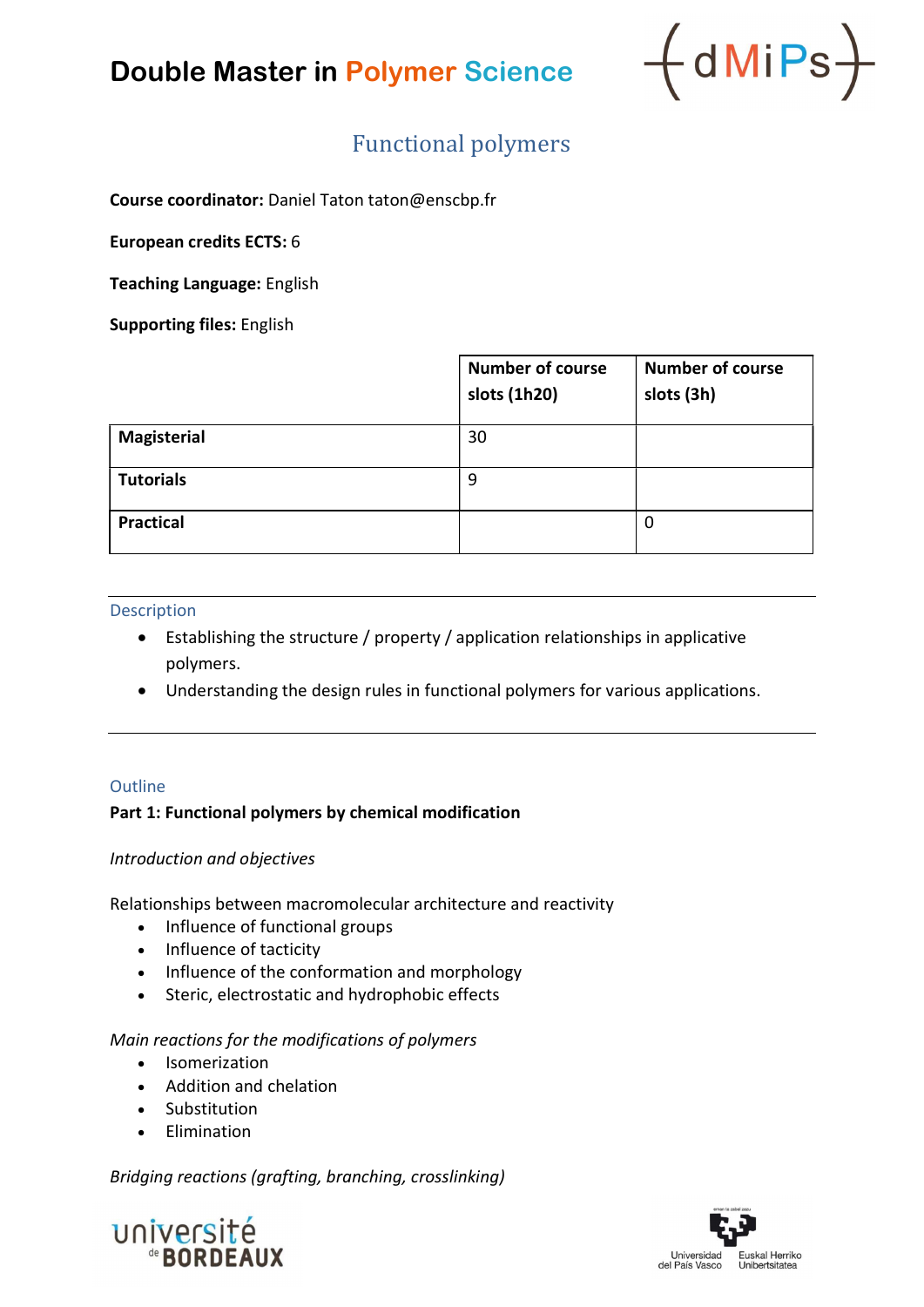

- Alkyd resins
- Vulcanization of elastomers
- Crosslinking by peroxides or ionizing irradiation
- Grafted copolymers
- Compatibilization by grafting

### Degradation and stabilization of polymers

#### Novel examples of modification reactions on polymers

- Derivatives of cellulose
- Derivatives of natural rubber
- Derivatives of polyolefins
- Derivatives of poly(styrene) and PVC
- Polymers as reactive or catalytic supports
- Carbon fibers
- Photo-resists
- Recent development in macromolecular engineering

#### Part 2: Functional polymers in selected applications

Examples of structure / property / application relationships

- Thermoregulation
- Information storage
- Energy generation
- Food packaging technology

#### Polymer Composites

- Technical matrices
- High performance matrices
- Fibers and reinforcement
- Fiber / matrix interface

#### Polymers and life science

- Polymers used in medicine
- Biodegradable polymers
- Surface modification
- Applications in life science

### Part 3: Bio-sourced polymers

#### Introduction

- Oil production, main uses, some economic data
- Main polymer families and applications
- Polymer footprint and recyclability

Bioplastics



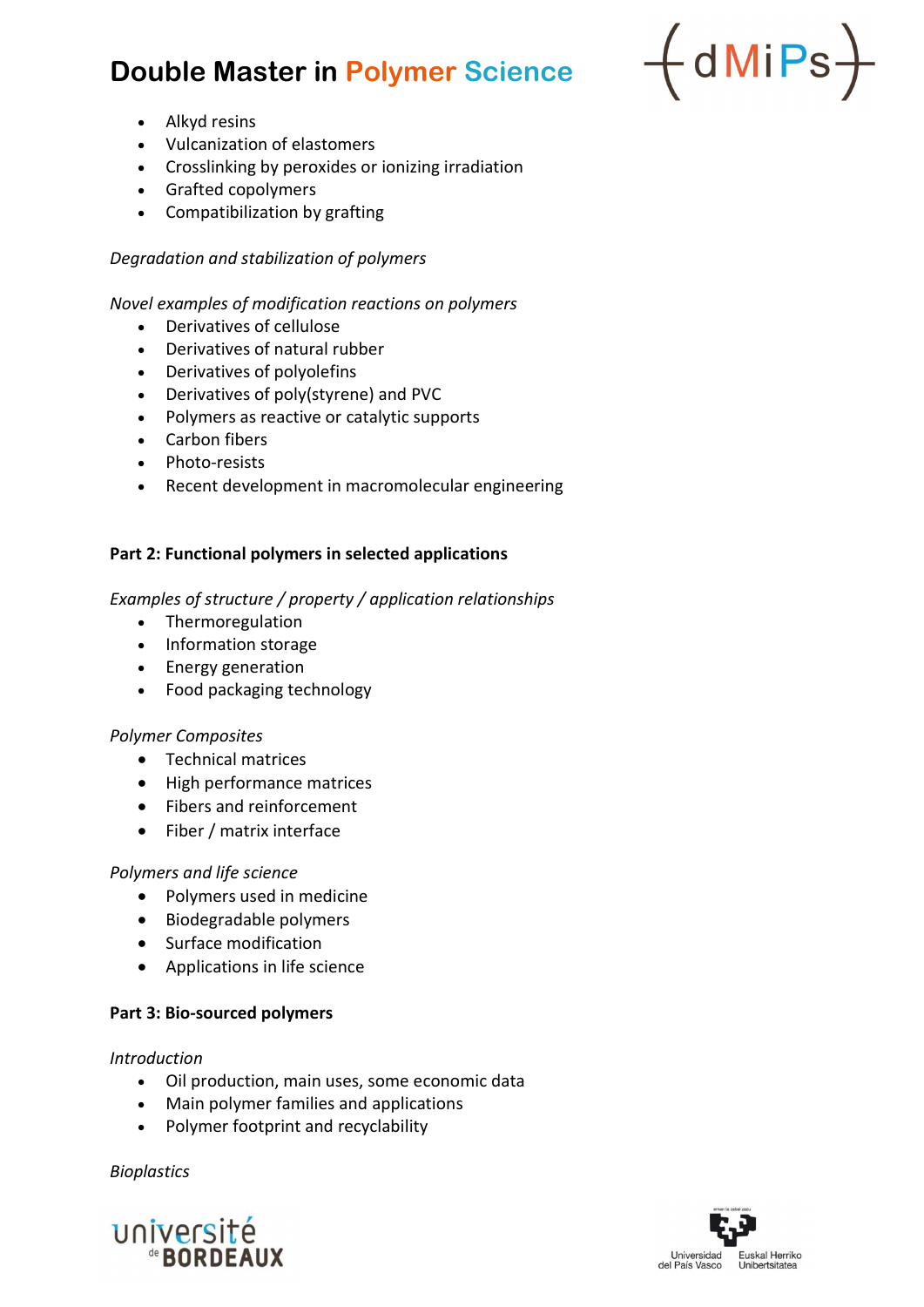

- Few data on bioplastics
- The renewable resources, the carbon cycle
- Concept of bio-refineries
- Bio-sourced vs biodegradability
- Legislative rules

#### Bio-based Plastics from natural polymers

- Natural rubber
- Starch-based polymers
- Cellulose-based polymers
- Lignin-based polymers

#### Bio alternative to fossil polymers

- Drop in Plastics (bioPE, bioPET, others)
- Succinic Acid platform (PBS)
- 1,3-propane diol (PTT), PBT
- Adipic acid (PBAT); azelaic acid (PBAZ)
- Acrylic acid (super absorbent polymers)
- Polyamide (PA-11 and others)
- Elastomers

#### New polymers with new sets of properties

- Lactic acid, PLA (synthesis and properties)
- Biosynthesis of PHAs (synthesis, recovery and properties)
- Furanic platform (PEF and others)
- Levulinc acid platform and derivatives thereof
- Isosorbide platform and polymers thereof
- Itaconic platform
- Vegetable oil platform: towards bio-based Polyols and other derivatives (PU and epoxy thermosets)
- Phenolic derivatives for bio-(semi)aromatic polymers
- Polymers from terpens and resinic acids

#### Conclusion

- Drivers for bio-based plastic development
- Main mature technologies
- Properties mapping
- Main domains of use of bio-based plastics
- Some perspectives

#### Part 4: Polymers in nanotechnologies

#### Polymer as photoresist for photolithography in microelectronic

- General principles
- UV nm resins
- Deep UV resins
- Towards extreme UV? Alternative approach